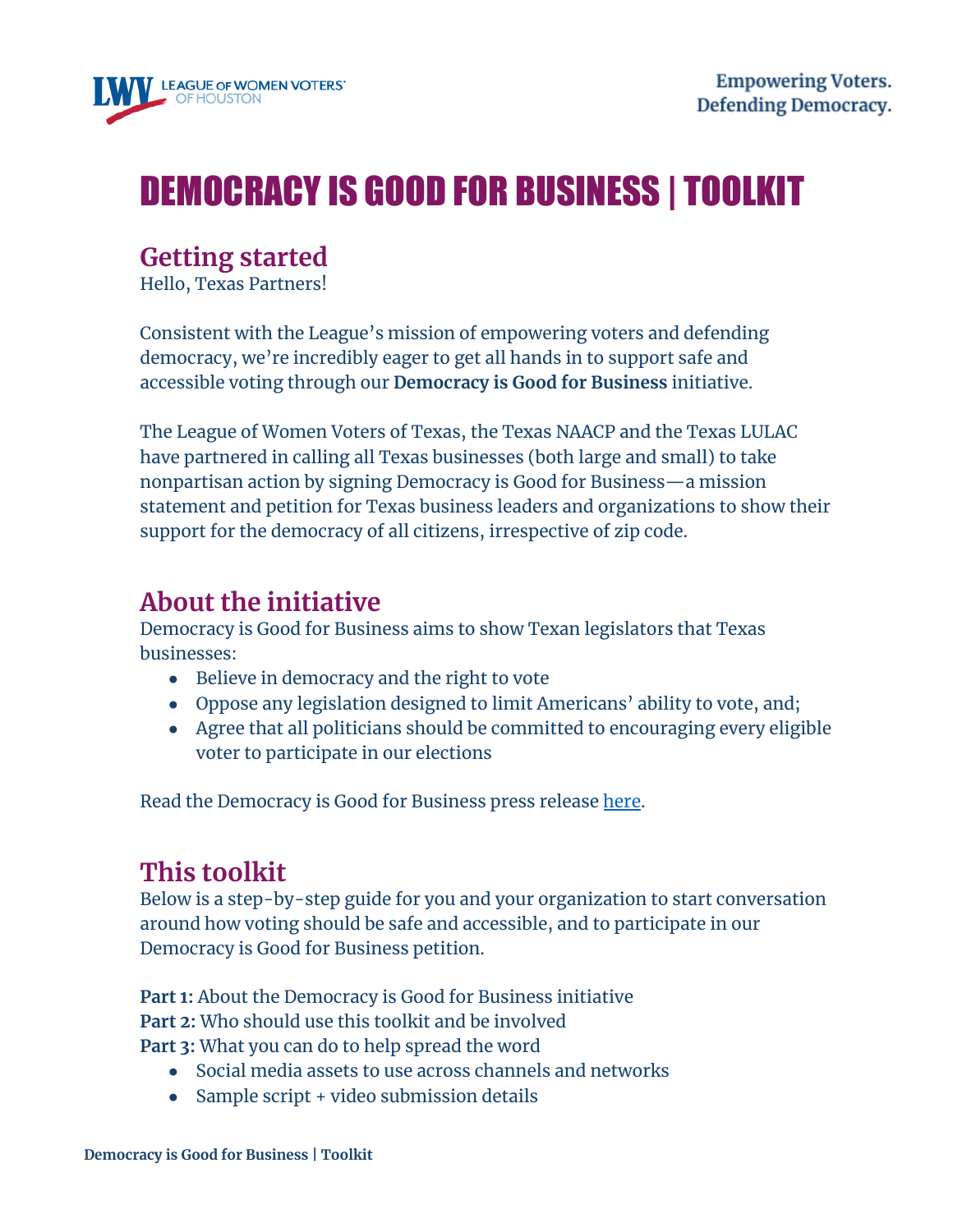• Sample email text + talking points

### **Part 1: Who should use this**

Our business community in Texas recognizes that when we give everyone a platform to make their voice heard, we can strengthen our society and our businesses. We're encouraging all Texas businesses and organizations to use this toolkit. With your help in raising awareness to Democracy is Good for Business across your channels and throughout your networks—we can safeguard our voting rights and show Texas a better tomorrow.

Welcome, and thank you for your support! This toolkit is for you and all of us.

### **Part 2: What you can do**

#### **Share on social media**

We've included a few Facebook and Instagram social media posts, with caption examples below the graphics. These are suggestions that your business or organization can customize to speak to your communities and audiences.



*Suggested post copy:* [CITY NAME HERE] businesses—let's talk about democracy. We signed up to be on board with Democracy is Good for Business—an initiative focused on securing Texas voter rights and inspiring civic engagement. Sign the petition and help us reclaim our voices and votes at [https://bit.ly/lwvgoodbusiness.](https://bit.ly/lwvgoodbusiness)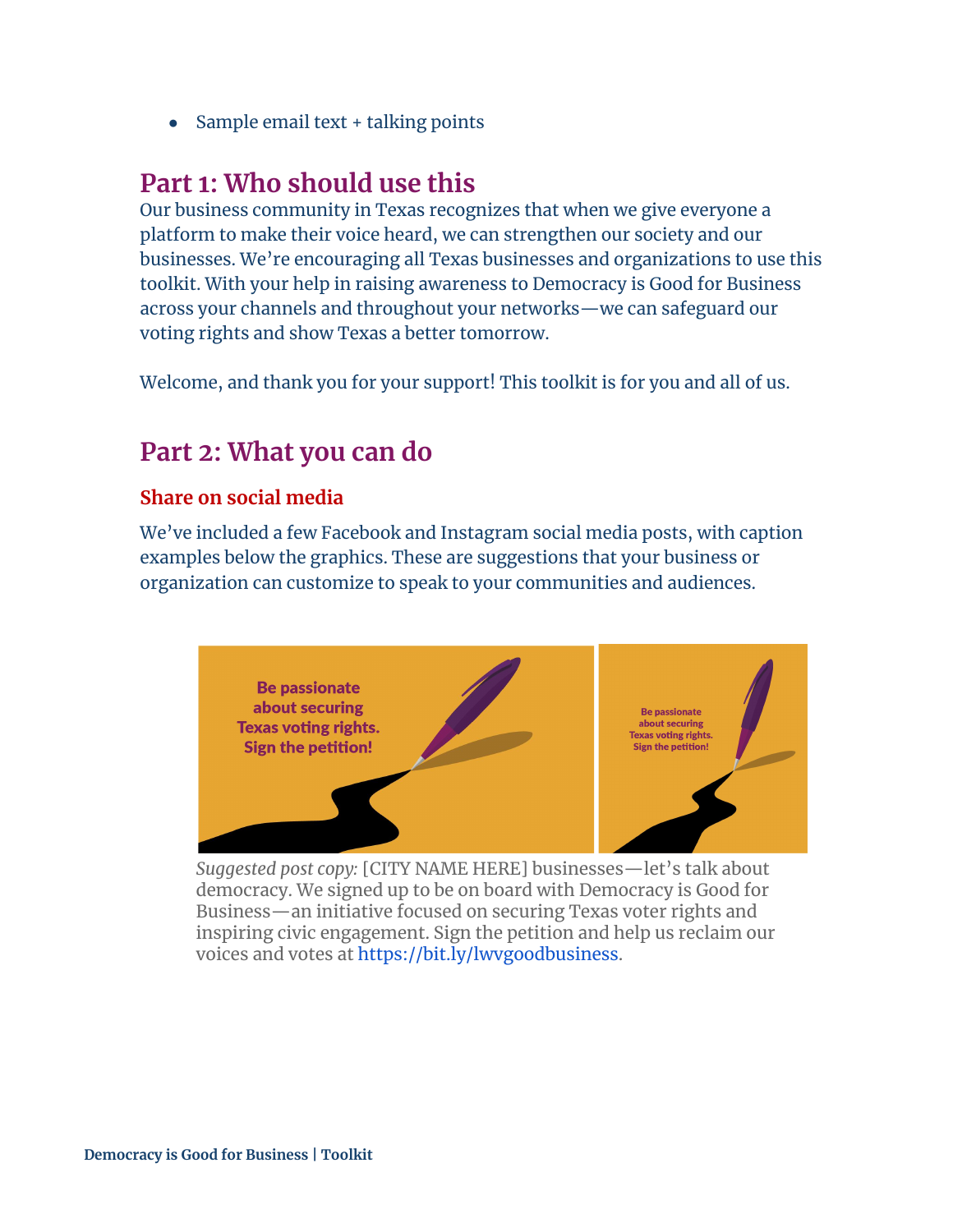

*Suggested post copy:* At [ORG NAME HERE], we believe that democracy is good for business. If you're a [CITY NAME HERE]-based business passionate about voter engagement, sign the petition and show Texas legislators that we're serious about protecting citizens' voting rights: [https://bit.ly/lwvgoodbusiness.](https://bit.ly/lwvgoodbusiness)



*Suggested post copy:* Our community is committed to democracy, and we're on a mission to protect our voices and votes. [CITY NAME HERE] businesses—be passionate about securing Texas voting rights, upping civic engagement, and demonstrating to legislators we're all part of the same community. Sign the petition at <https://bit.ly/lwvgoodbusiness>.

#### **Record a video**

Seeing a real human speak about why they're supporting a cause differs from the often-curated content that saturates social media. If you express genuine interest in Democracy is Good for Business, people will listen.

So we're encouraging a person from your organization to record a 30-second video of themselves expressing why they believe democracy is good for business and why they're participating in this initiative. These videos can be repurposed across your organization's social media channels as well (don't forget to tag us!). We've included a sample script below:

*Hi! I'm [name], [position] at [company name]. Democracy functions best when all citizens actively engage and participate in the political process through voting. I need your help in supporting Democracy is Good for*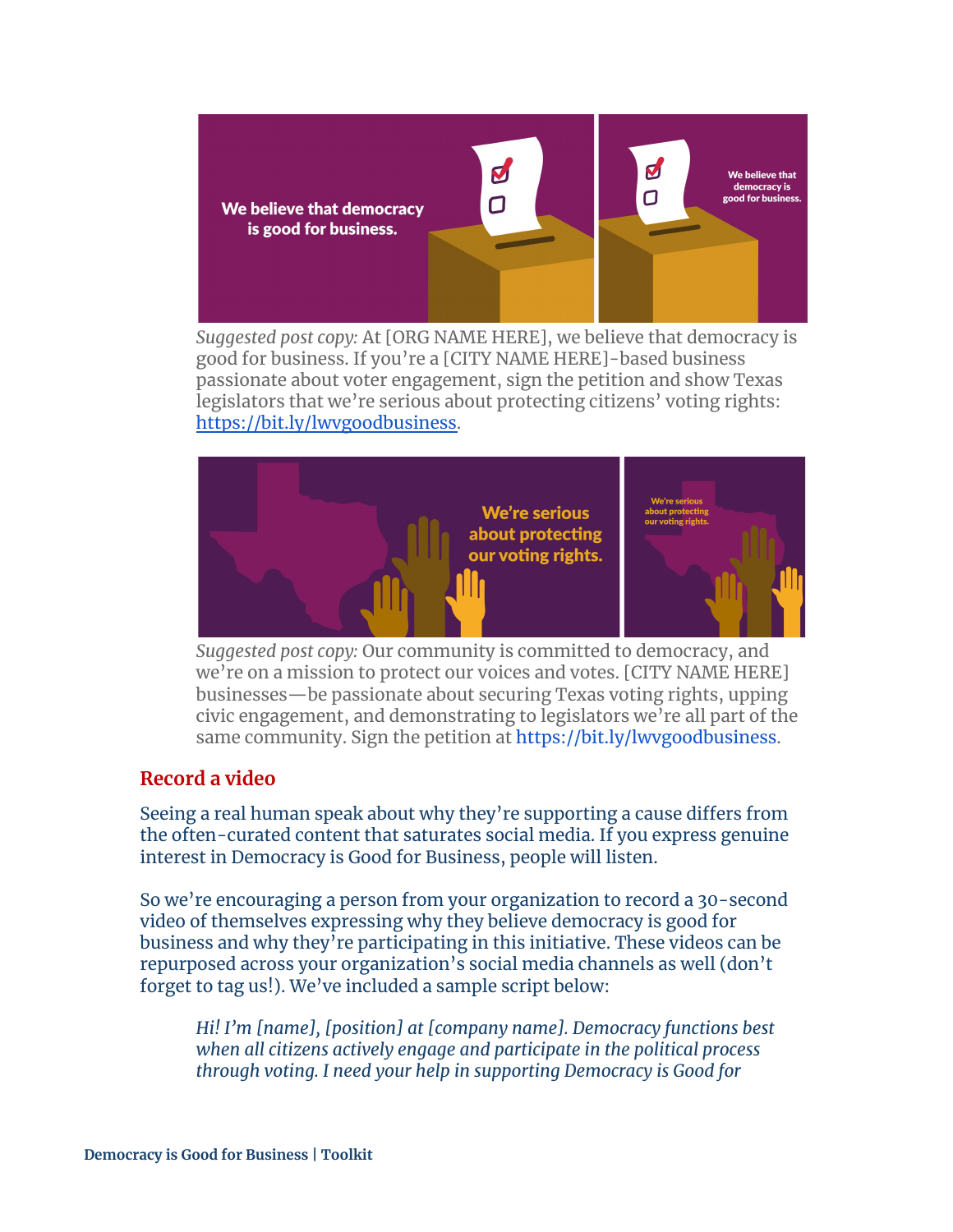*Business, an initiative led by The League of Women Voters of Houston, the Texas NAACP, and the Texas LULAC.*

*Sign the petition to promote safe and accessible voting in Texas at <https://bit.ly/lwvgoodbusiness>. Let's protect our Texas voices.*

#### **Email your partners**

Sample copy below.

*Hello, [Partner Name]!*

*Consistent with the concept of a representative democracy, we're incredibly eager to get all hands in to support safe and accessible voting for all through the Democracy is Good for Business initiative.*

*The League of Women Voters of Texas, the Texas NAACP, and the Texas LULAC partnered to call all Texas businesses (both large and small) to take nonpartisan action by signing Democracy is Good for Business—a mission statement for Texas business leaders and organizations to show their support for the democracy of all citizens.*

*Several Texas businesses already signed onto the [petition,](https://docs.google.com/forms/d/e/1FAIpQLSf17jp4dP6UFFJ_F46S0rSrpnFyuJgINphmKwGlw6_IcGIg3A/viewform) now we have the power to incite change and take action to secure our voting rights. With the addition of your business, we're one step closer to real change. Join us in this initiative, and help Texan voices be heard.*

#### **Start a conversation**

A 30-second elevator pitch below.

*Hi! I'm [name], with [company name]. Consistent with the concept of a representative democracy, we need your help in supporting Democracy is Good for Business, an initiative led by The League of Women Voters of Houston, the Texas NAACP, and the Texas LULAC.*

*We know your organization is committed to voter accessibility in our city and state. Sign the petition to promote safe and accessible voting in Texas at <https://bit.ly/lwvgoodbusiness>. Let's protect our vote.*

#### **Talking Points for Speakers**

*●* **Our votes keep businesses running and employees working.** Voter suppression leads to less political power for the targeted communities which in turn leads to lower wages, less public sector employment, and decreased educational opportunities.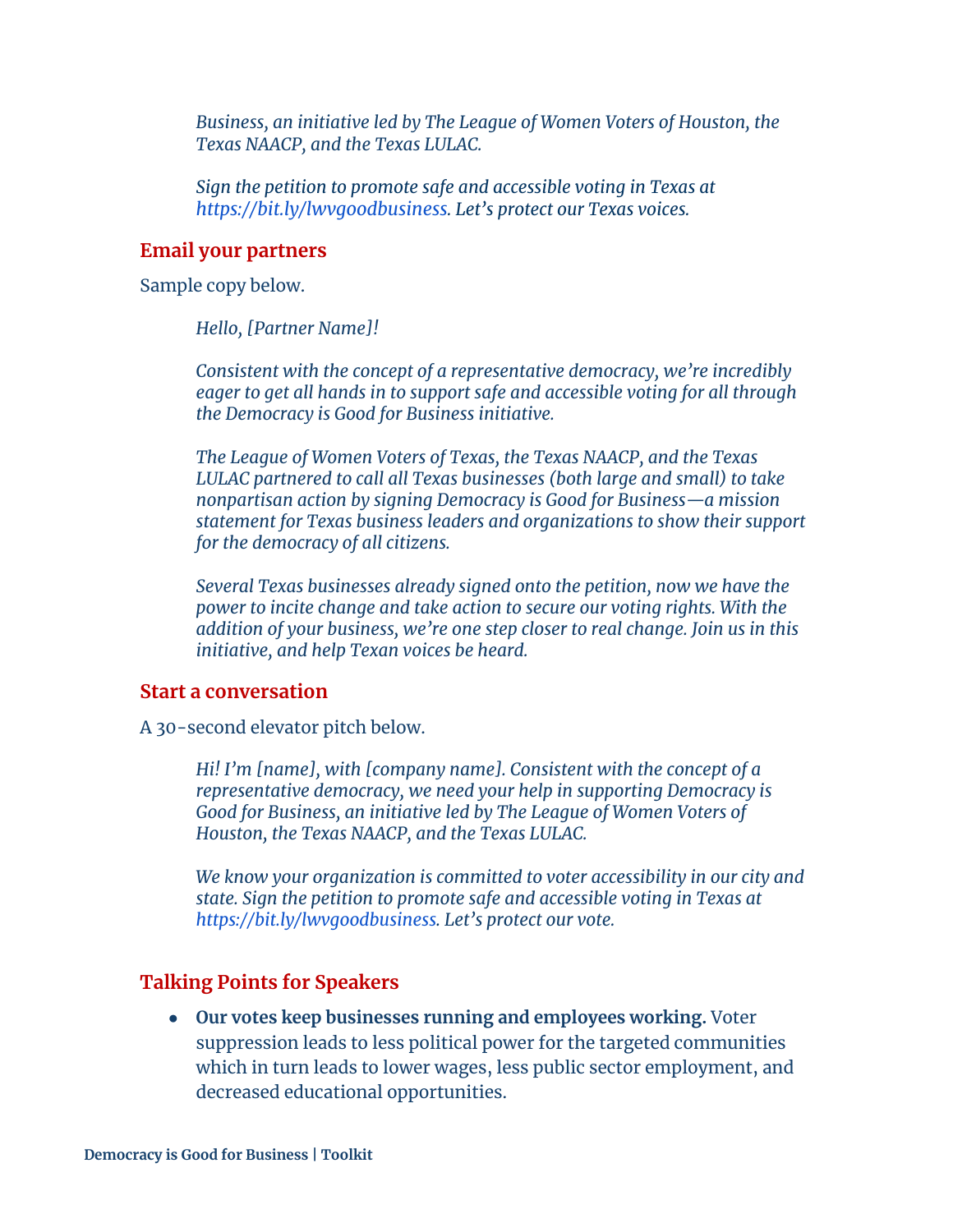- **Did you know that decreases in voting access leads to lower salary earnings over time?** Lower earnings impact workforce participation and employment, and reduced earnings drain consumer spending.
- **The cost of voter restriction is expensive, and can decrease revenue for businesses.** The external losses of voter restriction legislation would total \$16.7 billion, with a decrease of close to 150,000 jobs. Suppressed economic activity translates to mind-blowing tax revenue losses.
- **● Voter restriction impacts the future of your state's progress.** Lack of voter access could cause a decrease in tourism and economic development in our state.
- **● Voting should be accessible for all.** Increases in voter participation shouldn't be seen as partisan—it should be seen as good for our democracy, and good for business.

### **Resources**

- *Press Release - [Democracy](https://drive.google.com/file/d/1LRFHeJ0zT8k6Ppz2MhESif_0LI4Bgzo-/view?usp=sharing) is Good for Business! 4.5.21*
- *Texas Civic [Health](https://moody.utexas.edu/centers/strauss/texas-civic-health-index) Index by UT's Annette Strause Institute for Civic Life*
- *Civic [Responsibility:](https://ash.harvard.edu/files/ash/files/harvard-casestudy-report-digital_copy.pdf) The Power of Companies to Increase Voter Turnout by Ash Center for Democratic Governance and Innovation Harvard Kennedy School*
- *AXIO - Flood of CEOs, [corporations](https://www.axios.com/georgia-voting-restrictions-microsoft-corporations-57f321c3-f449-41c0-858e-02006d017768.html) speak out against Georgia's voting [restrictions](https://www.axios.com/georgia-voting-restrictions-microsoft-corporations-57f321c3-f449-41c0-858e-02006d017768.html)*
- *Texas Tribune - [Corporate](https://www.texastribune.org/2021/04/01/american-airlines-dell-voting-texas/) giants come out against efforts to restrict voting in [Texas](https://www.texastribune.org/2021/04/01/american-airlines-dell-voting-texas/)*
- *Houston Chronicle - Dell, American Airlines and other [influential](https://www.houstonchronicle.com/business/article/Texas-companies-speak-out-against-lawmakers-16072056.php) Texas [companies](https://www.houstonchronicle.com/business/article/Texas-companies-speak-out-against-lawmakers-16072056.php) decry proposed voting reforms*
- *Washington Post - HP, Dow, Under Armour among nearly 200 [companies](https://www.washingtonpost.com/business/2021/04/02/companies-against-state-voter-restrictions/?utm_campaign=wp_main&utm_medium=social&utm_source=facebook&fbclid=IwAR0uaLw-IkSWCeVPQNh30JwpJMwbgiGY3R4P2jcnM2tFVy4mEa7K8KbbadU) [speaking](https://www.washingtonpost.com/business/2021/04/02/companies-against-state-voter-restrictions/?utm_campaign=wp_main&utm_medium=social&utm_source=facebook&fbclid=IwAR0uaLw-IkSWCeVPQNh30JwpJMwbgiGY3R4P2jcnM2tFVy4mEa7K8KbbadU) out against voting law changes in Texas, other states*
- *● The Potential Economic Impact of [Legislation](https://www.perrymangroup.com/media/uploads/brief/perryman-the-potential-economic-impact-of-legislation-restricting-voter-access-on-business-activity-in-texas-full-04-09-21.pdf) Restricting Voter Access on [Business](https://www.perrymangroup.com/media/uploads/brief/perryman-the-potential-economic-impact-of-legislation-restricting-voter-access-on-business-activity-in-texas-full-04-09-21.pdf) Activity in Texas*

# **About the organizations**

**The League of United Latin American Citizens (LULAC)**, founded in 1929, is the oldest and most widely respected Hispanic civil rights organization in the United States of America. LULAC was created at a time in our country's history when Hispanics were denied basic civil and human rights, despite contributions to American society. The founders of LULAC created an organization that empowers its members to create and develop opportunities where they are needed most.

With more than local 100 units in Texas, **the Texas NAACP** is a nonprofit affiliate of the National NAACP and is committed through advocacy, civic